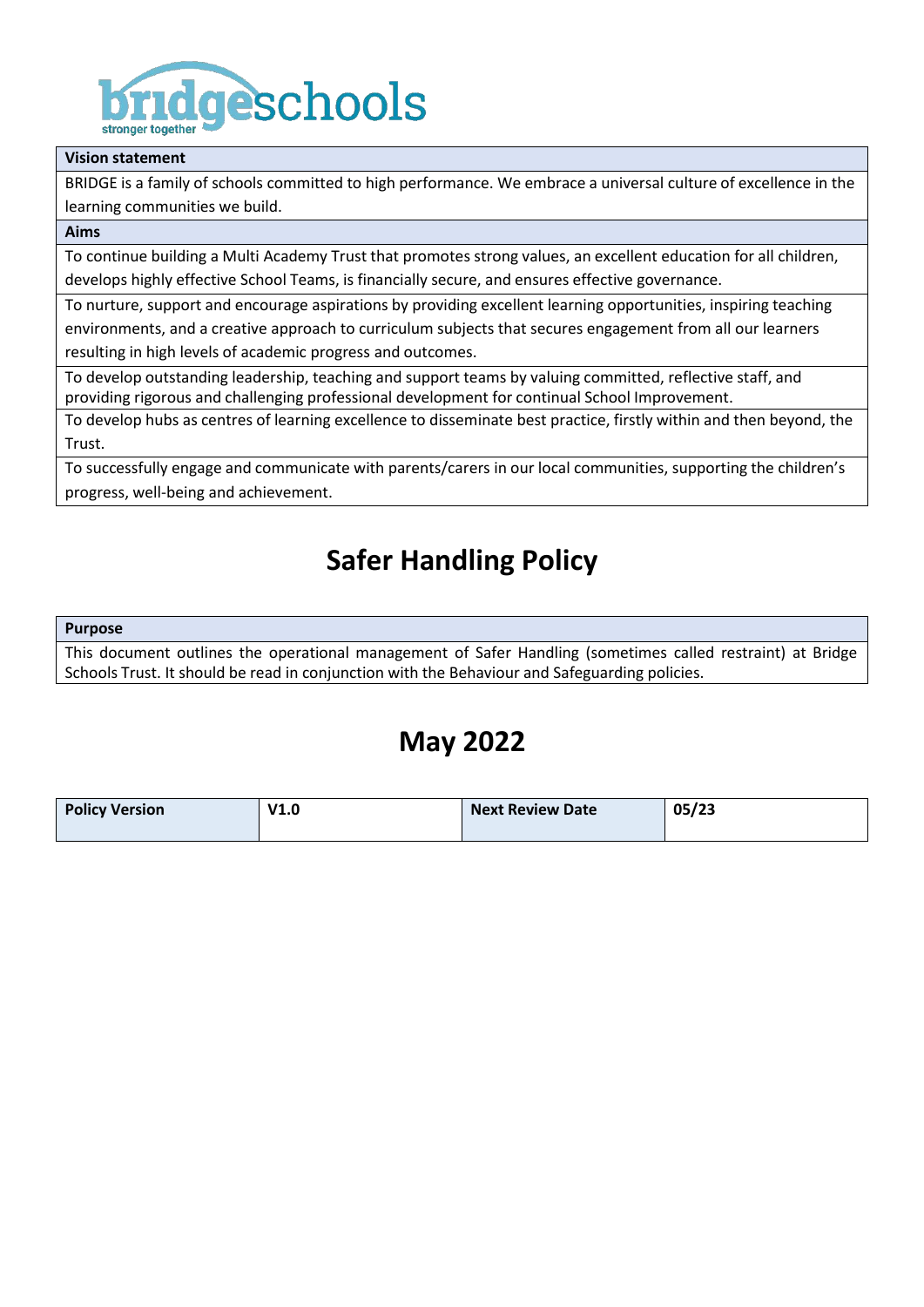**Aims:**

- Ensure that all members of the school community are aware of the guidelines and procedures which may be used to protect children and staff.
- To protect every person in the school community from harm.
- To protect all pupils against any form of physical intervention, which is unnecessary, inappropriate, excessive, or harmful.
- To provide adequate information and training for staff so that they are clear as to what constitutes appropriate behaviour and enables them to deal effectively with violent or potentially violent situations.
- Ensure that all staff recognise that the use of reasonable force is only one of a range of strategies available to secure pupil safety / well-being.

# **Definition of Safer Handling at Bridge Schools Trust**

Safer handling is the positive application of force with the intention of protecting the child from harming him/herself or others, or seriously damaging property. Safer Handling should only be applied where all other responses have been exhausted and where it is in the best interest of the child involved and/or other children.

# **1. The Legal Framework**

**DfE Circular: Use of Reasonable Force, 2013. (DFE-00295-2013) Section 93, Education and Inspections Act 2006** All members of school staff have a legal power to use reasonable force. The law forbids Corporal Punishment; any degree of physical contact intended to cause pain, injury or humiliation.

Safer handling should be limited to emergency situations and used only in the last resort. It enables trained staff in the school, authorised by the Headteacher, to use such force as is reasonable in the circumstances, to prevent a pupil from:

- Committing an offence
- Causing personal injury to, or damage to the property of, any person (including the pupil himself)
- Engaging in any behaviour prejudicial to the maintenance of good order and discipline at the school or among its pupils, whether during a teaching session or otherwise. (Examples of possible situations are given in Appendix 1)

# **2. Why Use Safer Handling?**

Safer handling should avert danger by preventing or deflecting a child's action or perhaps by removing a physical object, which could be used to harm him / herself or others. It is only likely to be needed if a child appears to be unable to exercise self-control of emotions and behaviour.

It is not possible to define every circumstance in which safer handling would be necessary or appropriate. Staff will have to exercise their own judgement in situations which arise within the above categories. Staff should always act within the school's policy on behaviour and discipline, particularly in dealing with disruptive behaviour. Staff are acting in *loco parentis* and should, therefore, take reasonable action to ensure pupils' safety and well being.

Failure to safely handle a pupil who is subsequently injured or injures another, could, in certain circumstances, lead to an accusation of negligence. However, staff are not expected to place themselves in situations where they are likely to suffer injury as a result of their intervention.

# **3. Alternative Strategies**

**1**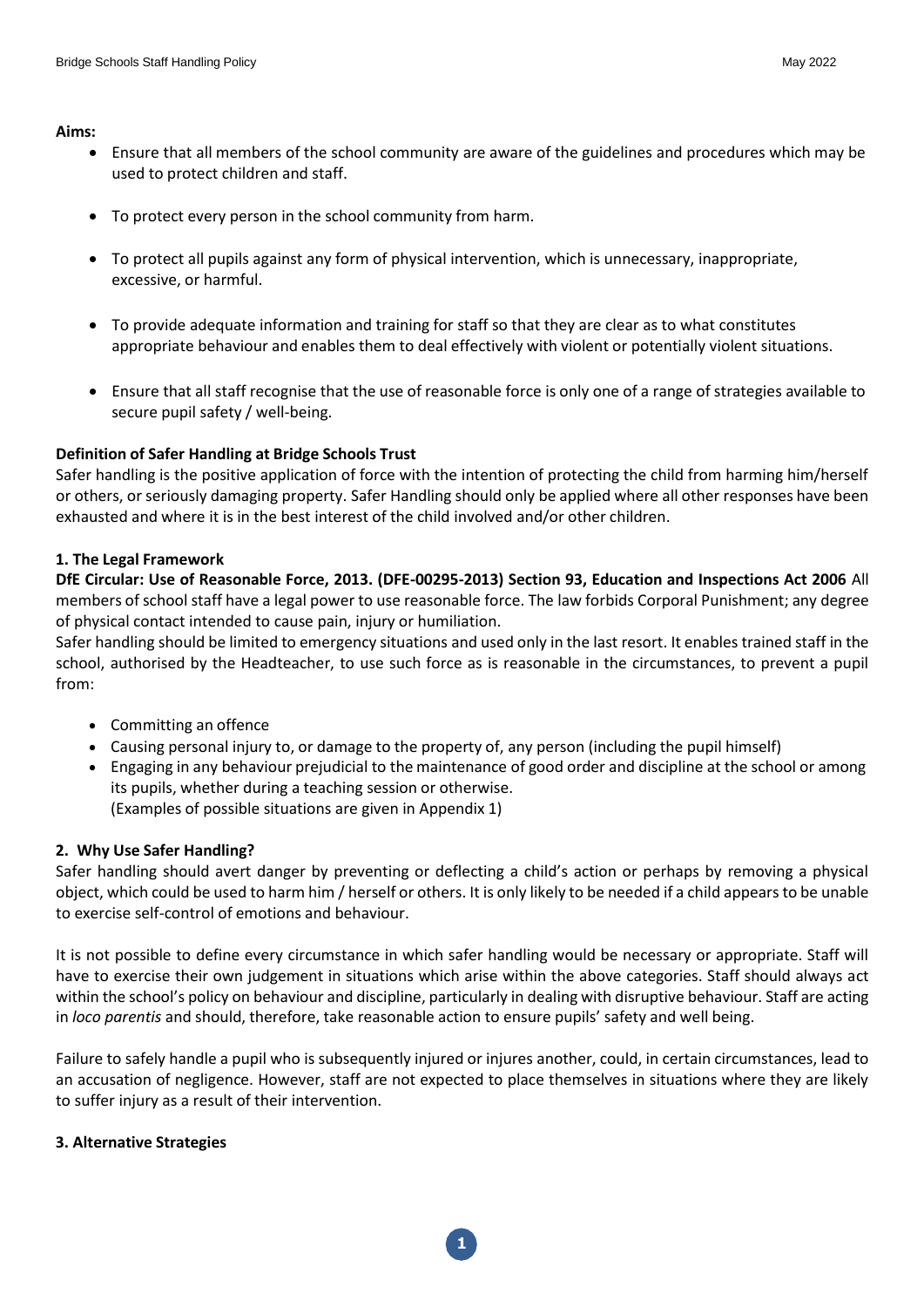There are some situations in which the need for Safer Handling is immediate and where there are no equally effective alternatives (eg is a pupil is about to run across a road). However, in many circumstances there are alternatives e.g. use of assertiveness skills such as:

- Repeating an instruction until the pupil complies
- Use of a distraction, such as a loud whistle, to interrupt the behaviour (such as a fight) long enough for other methods of verbal control to be effective
- Withdrawal of attention (audience) e.g. if an action such as damage to property is threatened
- Other techniques designed to defuse the situation, such as the avoidance of confrontation, or use of humour (in these cases the incident can be dealt with later when emotions are no longer running high)
- The employment of other sanctions consistent with the school's policy on behaviour.

## **4. Use of Safer Handling**

Safer handling should be applied as an act of care and control with the intention of re-establishing verbal control as **soon as possible and, at the same time, allowing the pupil to regain self-control. It should never take a form which could be seen as a punishment**.

The Headteacher can authorise staff to use reasonable force in applying safer handling, although there is no absolute definition of this, as what constitutes reasonable force depends upon the particular situation and the pupil to whom it is being applied. However, as a general rule, only the force necessary to stop or prevent the behaviour should be used, in accordance with the guidelines below.

There are some forms of physical intervention, which may involve minimal physical contact, such as blocking a pupil's path or the staff member physically interposing him or herself between the pupil and another pupil or object. However, in some circumstances, direct physical contact may be necessary. When safer handling becomes necessary:

### **DO**

- Tell the pupil what you are doing and why
- Use the minimum force necessary
- Involve another member of staff as quickly as possible
- Involve another staff member, and transfer adult, if you fear loss of control
- Tell the pupil what s/he must do for you to remove the restraint (this may need frequent repetition)
- Use simple and clear language
- Relax your restraint in response to the pupil's compliance

### **5. Actions After An Incident**

Safer handling often occurs in response to highly charged emotional situations and there is a clear need for debriefing after the incident, both for the staff involved and the pupil. **A member of the leadership team should be informed of any incident assoon as possible** and will take responsibility for making arrangements for debriefing once the situation has stabilised. An appropriate member of the teaching staff should always be involved in debriefing the pupil involved and any victims of the incident should be offered support. Parents should be informed.

All incidents should be recorded immediately on 'Arbor' so that in the event of any future complaint a full record is available. A member of the leadership team will contact parents as soon as possible after an incident, normally on the same day, to inform them of the actions that were taken and why, and to provide them with an opportunity to discuss it.

### **6 Risk Assessments**

If the behaviour is part of an ongoing pattern it may be necessary to address the situation through the development of a Safer Handling Plan, written and agreed by the SENDCo, in partnership with the parent/carer. If we become aware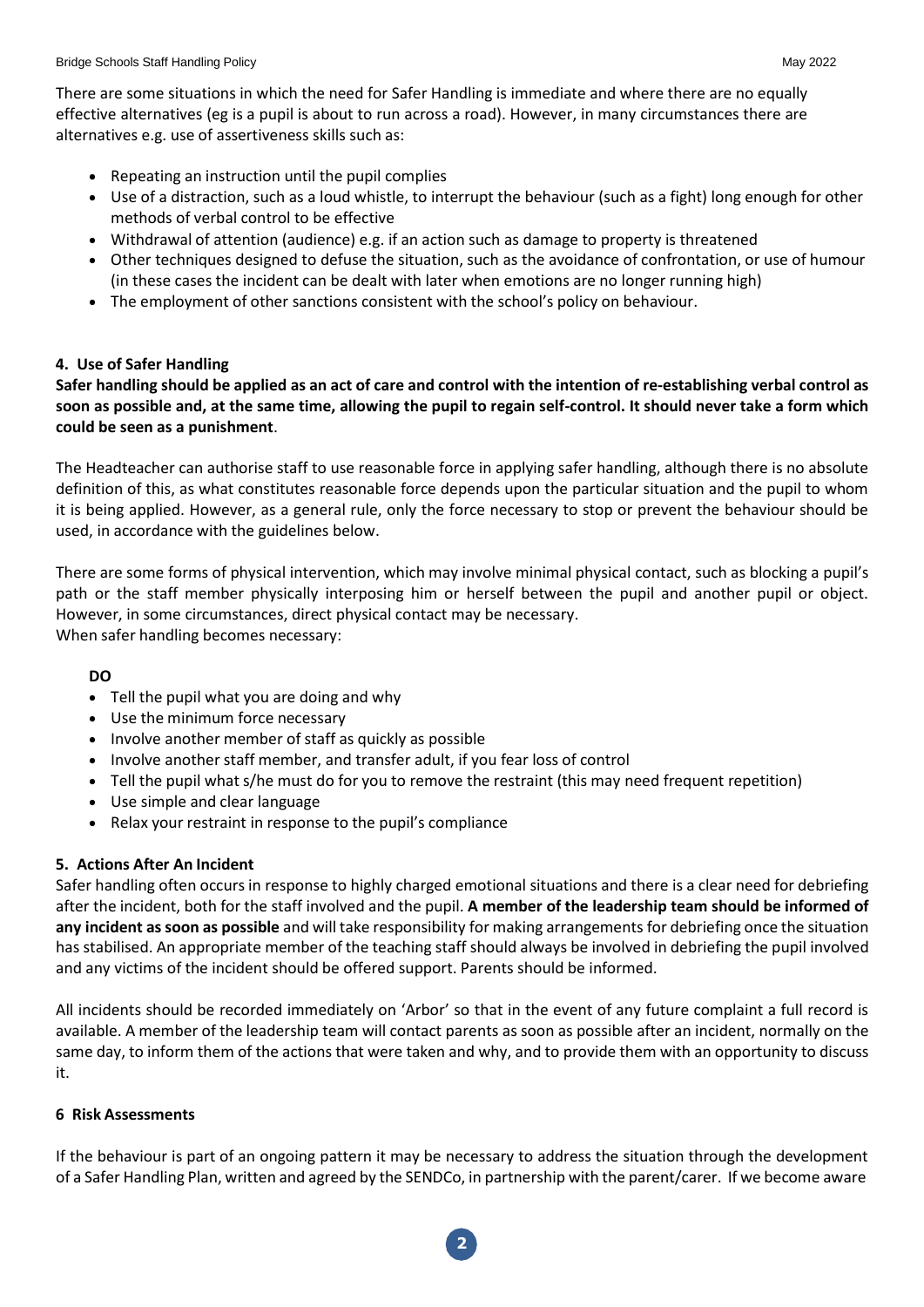that a pupil is likely to behave in a disruptive way that may require the use of reasonable force, a plan detailing how to respond if the situation arises will be required. This planning will address:

- Management of the pupil ( e.g. reactive strategies to de-escalate a conflict, holds to be used if necessary)
- Involvement of parents to ensure that they are clear about the specific action the school might need to take
- Briefing of staff to ensure they know exactly what action they should be taking (this may identify a need for training or guidance)
- Identification of additional support that can be summoned if appropriate

Safer Handling will be immediately discontinued if the child shows any of the following:

- Difficulty breathing/rapid breathing
- Seizures
- Vomiting
- Choking
- Blue colouration to extremities
- Discolouration/paleness of skin
- Swelling

# **7 Complaints**

A clear safer handling policy, adhered to by all staff and shared with parents, should help to avoid complaints from parents. Dispute about the use of force by a member of staff might lead to an investigation, either under disciplinary procedures or by the Police and/or Social Services under Child Protection procedures. This policy will be reviewed annually.